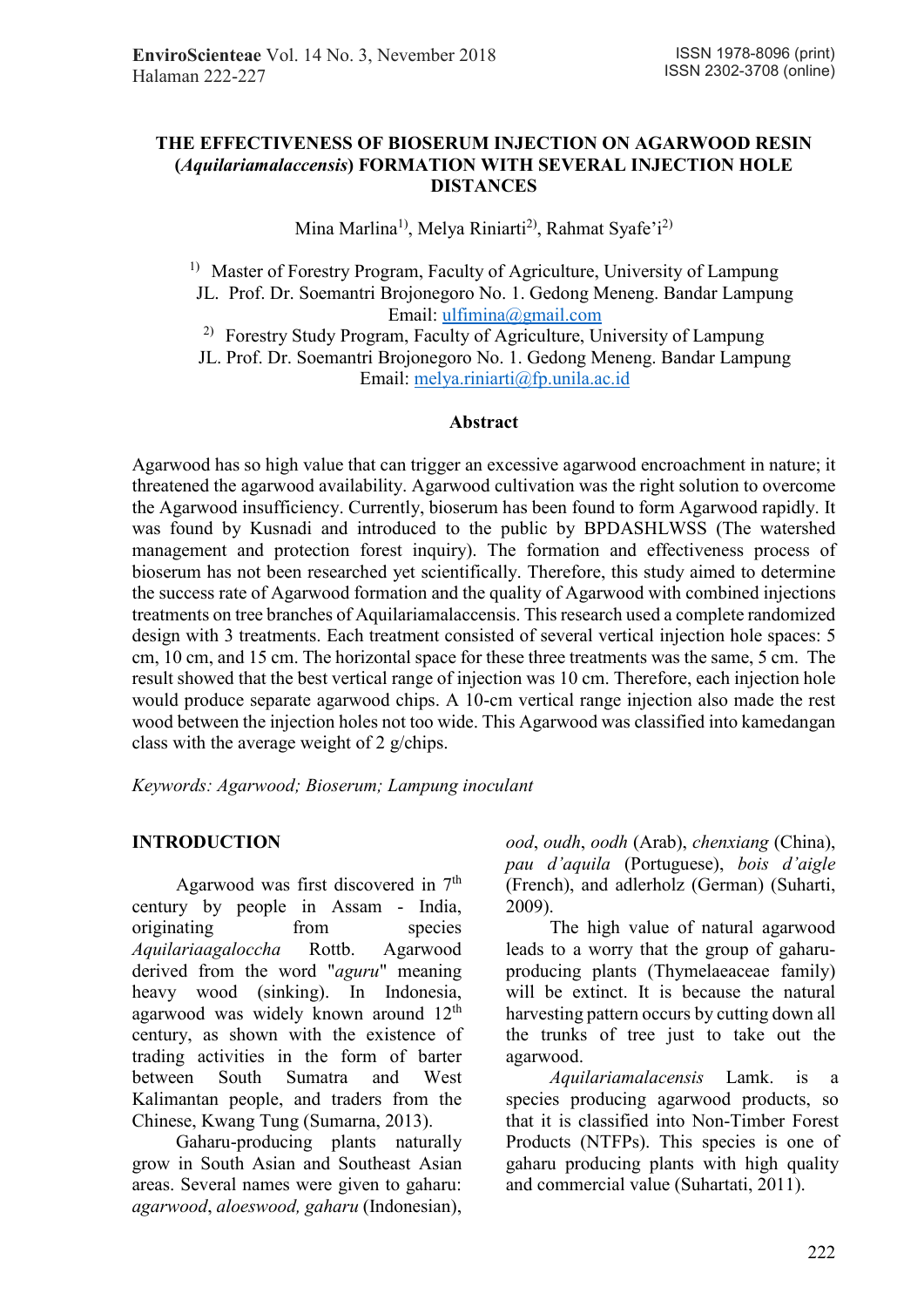In Sumatra, gaharu wood can be found in almost all regions: Belitung, South Sumatra, Riau, Bengkulu, Jambi, Lampung and Padang. The types of gaharu wood commonly found in Sumatra are *Aquilaria malaccensis*, *Aquilaria beccariana*, *Aquilaria microcarpa*, *Aquilaria hirta* and *Aquilaria agallocha* (*The watershed management and protection forest inquiry*/BPDASHLWSWS, 2015).

One of the technologies to develop agarwood invented by BPDASHLWSWS is to use bioserum. Bioserum is a formula to form agarwood resin induction produced by Kusnadi (an agarwood practitioner) and widely introduced to the public by BPDASHLWSS. Bioserum, according to the manufacturer's explanation, consists of organic materials. Inoculants introduced by the Lampung Agarwood Team BPDASHLWSWS are called "Bioserum Lampung Agarwood" or Bio Gaung (BGL). This technology is the latest method to produce agarwood resin with the greatest success rate of infection (BPDASHLWSWS, 2015).

The results of preliminary study using bioserum on some gaharu-producing plants (*Aquilariamalaccensis*,

*Aquilariabeccariana*, *Aquilariamicrocarpa*, *Aquilariahirta* and *Aquilariaagallocha*) in several locations (Lampung Province, Palembang, Jambi, Riau, Aceh, Kalimantan or Borneo, Medan, Padang, South Sulawesi, Malang, Wonogiri and Bogor) showed success rate of 95% (BPDASHLWSWS, 2015).

In this study, resin harvesting would be carried out on tree branches. Through this method the gaharu farmers would be able to harvest annually by cutting down the branches injected. With this harvesting system, the resin on the stem could be harvested longer with better quality.

Although bioserum had been trialed several times, there has been no research studying it yet. So, more studies are needed to study the quality of agarwood produced by bioserum with various injection hole treatments. This study aims to determine the

success rate of agarwood resin formation with bioserum combination hole injection on Aquilaria malaccensis branches.

## **RESEARCH METHODS**

This research took place in Jojog Village, Pekalongan Sub District, East Lampung Regency, from August to November 2016. The tools and materials used were bioserum, 7-year old agarwood tree, electric drill with 4 mm drill bits, bamboo stick(L: 4cm, D: 4mm), generator sets, knives, hammers, and nails.

The inoculation technique was started with drilling the tree trunks horizontally with hole distance of 5 cm, beginning at  $\pm$  50 cm from the ground surface with a 30 degree drill position, as shown in Figure 1 (A). The depth of drill hole was adjusted to the 1/3<br>diameter of trunk/branch Horizontal diameter of trunk/branch. Horizontal injection of small diameter branches (7 cm - 10 cm) was not circular but was enough with one or three holes and tried not to penetrate or blend it. The Bioserum was injected into a hole, let to stand for about 10 minutes, as shown in Figure 1 (B). Then, the hole was closed using a bamboo stick that has been soaked with bioserum, as shown in Figure 1 (C).

Observation on the results of bioserum injection was conducted by harvesting sapwood on the branch. The branch injected was cut and then separated from each of injection hole to see the agarwood form. The parameters observed were shape, color, weight and scent of agarwood. The evaluation on agarwood was intended to compare aloes resulting from bioserum inoculation with the natural agarwood. In addition to those four parameters, the mortality rate of tree injected with bioserum was also observed.

This study consisted of three vertical injection distance treatments on tree trunks and branches: Ao = vertical injection distance of 5 cm,  $A1$  = vertical injection distance of 10 cm,  $A2$  = vertical injection distance of 15 cm. Each treatment consists of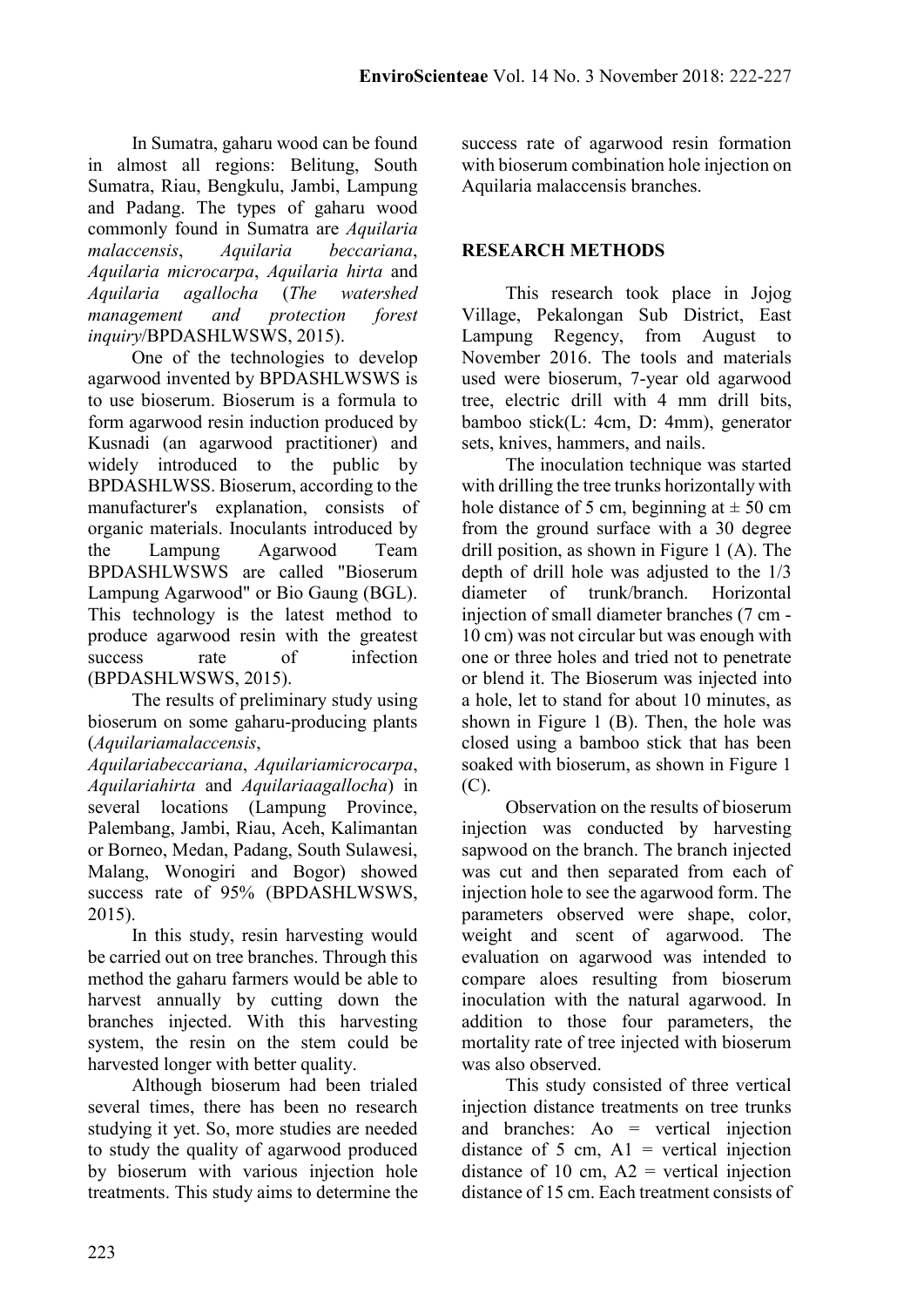The Effectiveness Of Bioserum Injection On Agarwood Resin (*Aquilariamalaccensis*) Formation With Several Injection Hole Distances (Marlina, M., *et al*)

five repetitions with two trees for each treatment. So, the number of trees needed was:  $2 \times 5 \times 3 = 30$  trees.



Figure 1. The procedure of injecting agarwood trees (A) Drilling of injection holes on agarwood trees, (B) Injection of bioserums on borehole, and (C) Holes closed with bamboo stick that has been soaked in bioserum.

#### **RESULTS AND DISCUSSION**

The process of gaharu tree inoculation lasted for 5 days, with sunny weather and daily temperature of  $30^0C-31^0C$ . Ecological factors such as temperature, according to Kozlowski (1979) (in Sumarna, 2008), will affect metabolic and permeability processes and also viscosity of plant organ cells. Therefore, recording the temperature and weather in inoculation activity aims to determine its effect on sapwood formation. Fitter and Hay (1992) (in Sumarna, 2008) stated that the need for temperature

parameters in tall plants range between  $10^{\circ}$ C and  $60^{\circ}$ C, that at optimum condition will contribute to biochemical process and enzyme work system.

Sunlight intensity volume reaching the forest floor plays a major role in metabolic system, photosynthesis process and respiration volume in producing developmental energy for the trees (Larcher, 1975 in Sumarna, 2008). Sunlight intensity received by agarwood tree affects the formation of sap in it. From the comparison between the sapwood on tree trunk and on branch, it turns out that the best sapwood occurs on the branch. It is because the sap on the branch receives full sunlight exposure from morning to evening, compared with the sap on the stem. Considering this, in this study the checking of agarwood product was carried out on tree branches, because the change of infection from bioserum can be seen more clearly.

Three days after the inoculation process, around the injection hole and bamboo stick covered by *Acremonium* sp. (Figure 2), *Acremonium* sp. fungus could stayed for 5 to 7 days. *Acremonium* sp. fungus proved that cultivated agarwood by Lampung Bioserum inoculant produces agarwood was similar to natural agarwood. As stated by Wulandari (2009), *Acremonium* sp. is a fungus that can stimulate agarwood trees to create Terpenoid compounds as defense substances for agarwood trees that can produce aloes resin.



Figure 2. *Acremonium sp.* fungus grows around the injection hole, 3 days after inoculation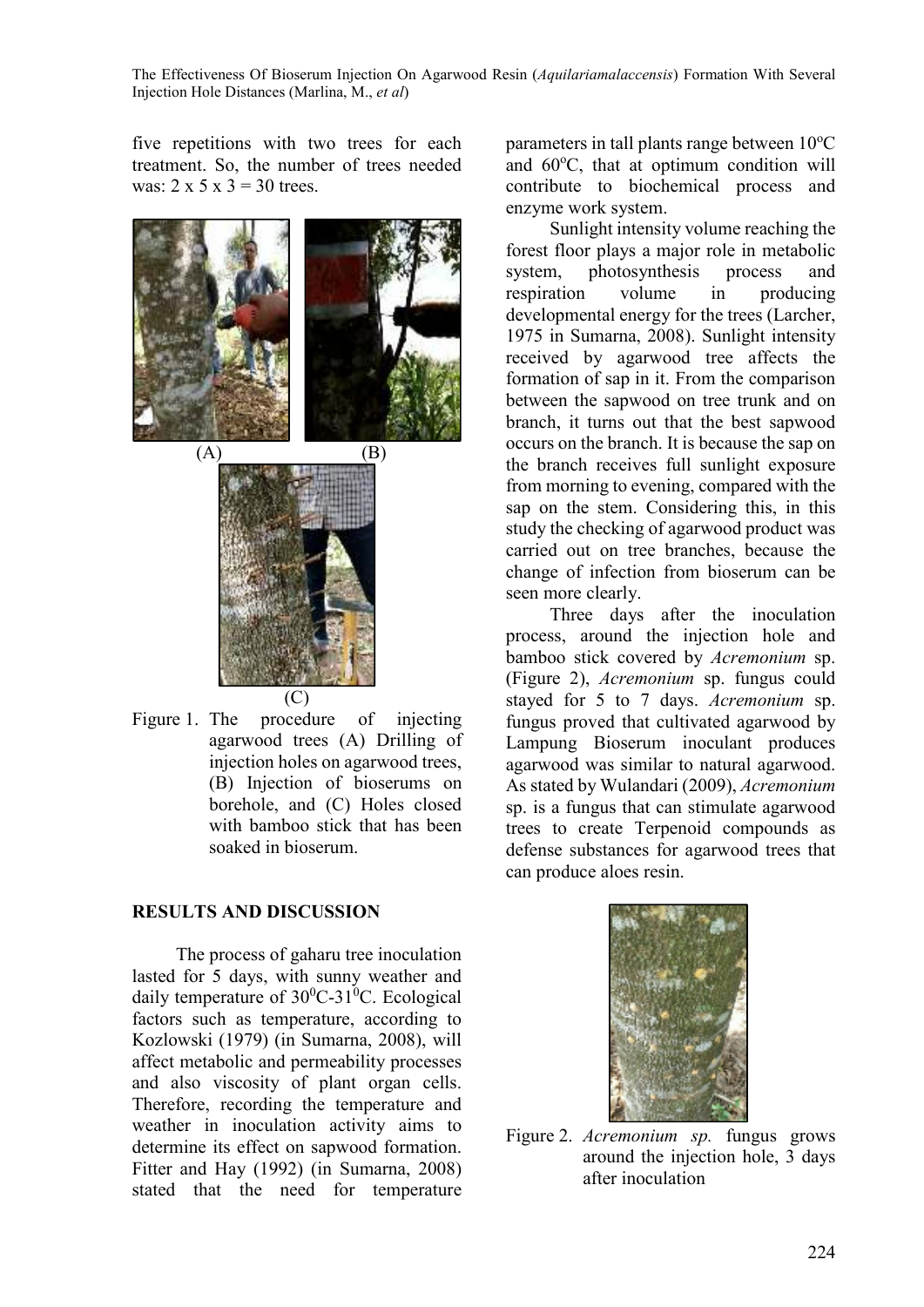A week after inoculation, the bark around the injection hole was skinned indicating the development of inoculation result. If the inoculation marks change its color into brown/black, it can be ascertained that the process of agarwood formation has occurred (Figure 3). The signs of agarwood formation are characterized by the changing color of the stem from yellowish white (pale) into brown and into blackish brown around the borehole (Winarsih, 2011).



Figure 3. The discoloration of gaharu wood *Aquilariamalaccensis* 1 week after injection

|                            | Table 1. The results of observation on the vertical injection treatments with distance of 5 cm, |  |  |  |  |
|----------------------------|-------------------------------------------------------------------------------------------------|--|--|--|--|
| 10 cm, and $15 \text{ cm}$ |                                                                                                 |  |  |  |  |

|   | <b>Observation result</b>      | <b>Injection distance</b> |                 |                 |  |  |
|---|--------------------------------|---------------------------|-----------------|-----------------|--|--|
|   |                                | $5 \text{ cm}$            | $10 \text{ cm}$ | $15 \text{ cm}$ |  |  |
|   | Sapwood                        | Formed                    | Formed          | Formed          |  |  |
|   | The shape of the sapwood       | Lengthen                  | Chips           | Chips           |  |  |
| 3 | Sapwood color                  | Light brown               | Light brown     | Light brown     |  |  |
|   | Chips grade                    | Kamedangan                | Kamedangan      | Kamedangan      |  |  |
|   | Chips scent                    | Soft                      | Soft            | Soft            |  |  |
| 6 | Tree mortality rate            |                           |                 |                 |  |  |
|   | Number of injection holes      | 15000                     | 7000            | 3500            |  |  |
| 6 | Number of bioserums (liters)   |                           |                 |                 |  |  |
|   | Number of bamboo stick(pieces) | 15.200                    | 7 200           | 3.600           |  |  |

An infected *Aquilaria* tree do not show any signs or symptoms of infection and it can be found out only by cutting the *Aquilaria* tree trunk (Persoon, 2007; lung, 2011; in Kee, 2015). Agarwood is unlike other resin products, gaharu is not tapped, but accumulates inside the tree and impregnates wood tissue to form aromatic nodules called gaharu wood. Gaharu wood is produced by trees infected with a fungal pathogen only inducing resin formation (Bose 1938; Bhattacharya et al. 1952; in Paoli et al. 2001).

The result of observations shows that 3 (three) vertical inoculation treatments with distances of 5 cm, 10 cm, and 15 cm using bioserum successfully create agarwood sapwood. All vertical injection holes with distances of 10 cm and 15 cm produce agarwood chips with 4 cm length, 3 cm width and 0.8 cm thickness. At the injection

distance of 5 cm, the sapwood produced by all injection holes fuses, so that the shape of the agarwood chips lengthens.The Agarwood chips resulting from the three injection distances are included into kamedangan category. Kamedangan is wood coming from trees or parts of agarwoodproducing trees, containing mastic with a weak scent, characterized with its grayishwhite to brownish color, coarse fiber, and soft wood. (Winarsih, 2011).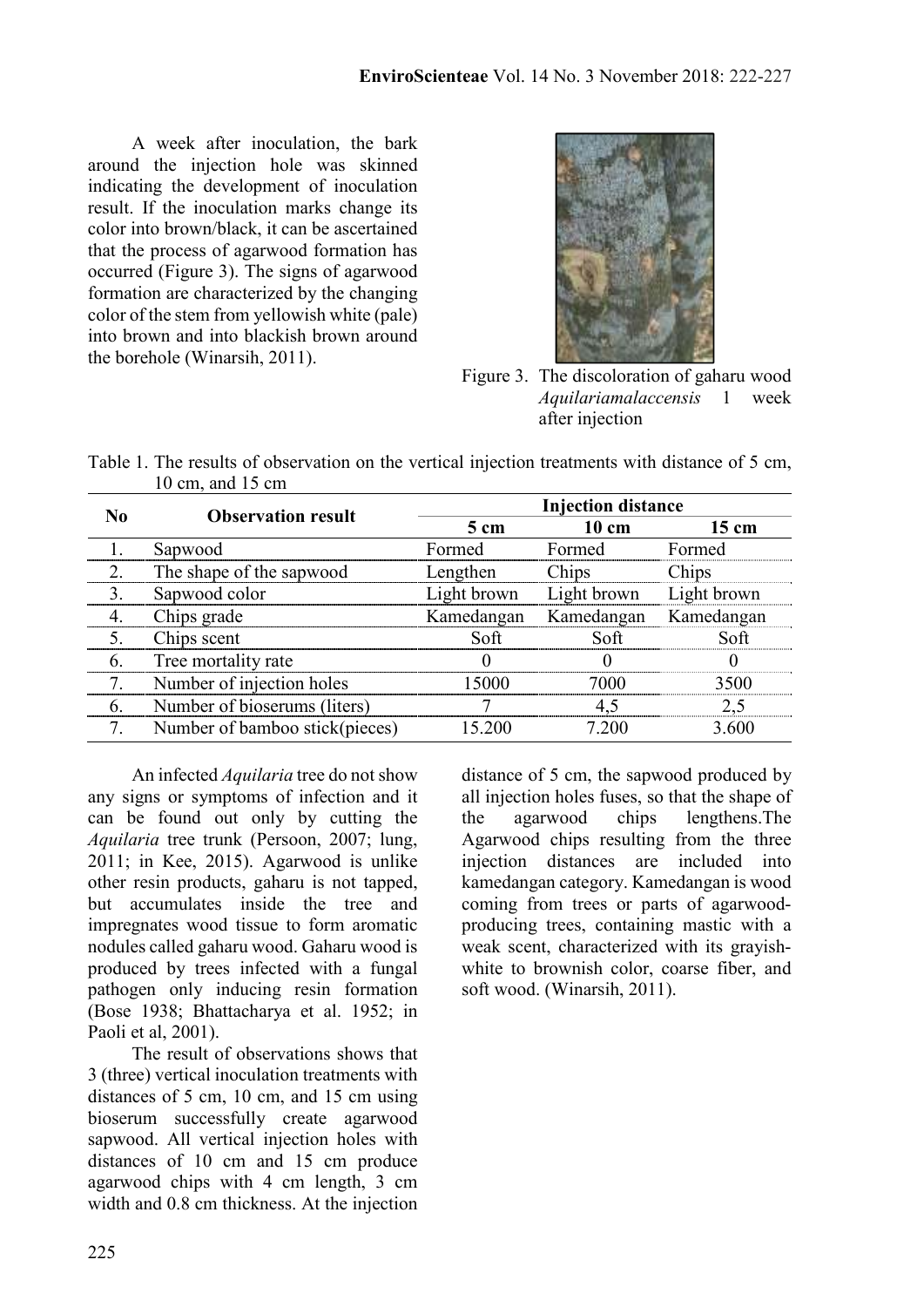

Figure 4. The Agarwood created after 3 months inoculation at a vertical distances of 5 cm, 10 cm, and 15 cm. (A) The shape of Agarwood with injection distance of 10 cm, (B) The agarwood with distance of 15 cm, and (C) The agarwood with a distance of 5 cm



Figure 5. 3-month old Agarwood Chips, with inoculation distances of 10 cm and 15 cm



Figure 6. 3-month old Agarwood chips, with inoculation distance of 5 cm

The Chips of agarwood produced by Bioserum injection at distances of 5 cm, 10 cm, and 15 cm do not show different color and odor. The agarwood chips produced is light brown, and the smell of burned sap can be felt, although it is not so strong. At a distance of 5 cm, agarwood is not in the form of chips but the resin formed is fused into other chips in each injection hole (lengthen). At injection distances of 10 cm and 15 cm, the agarwood sap formed is in the form of chips weighing 1.3 g/chips to 1.8 g/chips. However, at both distances there is enough space between the injection holes.

Considering the result of preliminary surveys and interviews with several agarwood practitioners in various locations (Jakarta, Bogor, Lampung, Bangka, Kalimantan, Papua), it can be seen that the current market demand for cultivated agarwood is based on 4 criteria: shape, weight, color and smell. These criteria refer to majority eaglewood consumers' taste in which consumers want agarwood in the form of small chips to be controlled easily in the term of quality. Harvesting is conducted at least 24 months after injection. At that time, the resin formed will be thicker and black (Kusnadi, 2017 personal communication). The current selling price of the 3 month agarwood chips is IDR 200,000/kg at farmer level and IDR 700,000 in national market (Agarwood practitioner).The selling price of 2-year old agarwood is quite high, starting from IDR. 2,500,000 / kg at the farmer level to IDR. 5,000,000/kg in the market. More than-2 year old Agarwood resin will be thicker and blacker in color with the selling price IDR. 20,000,000 / kg in the market

Herlina, (2017) stated that the blacker the color of the agarwood, the higher is the quality. The blacker and shinier agarwood indicates the high resin level contained in it. The color and resin criteria can be determined quantitatively so that the determination of quality can be more objective.

Determination of agarwood quality is currently subjective and not uniform, so that the quality of agarwood produced depends